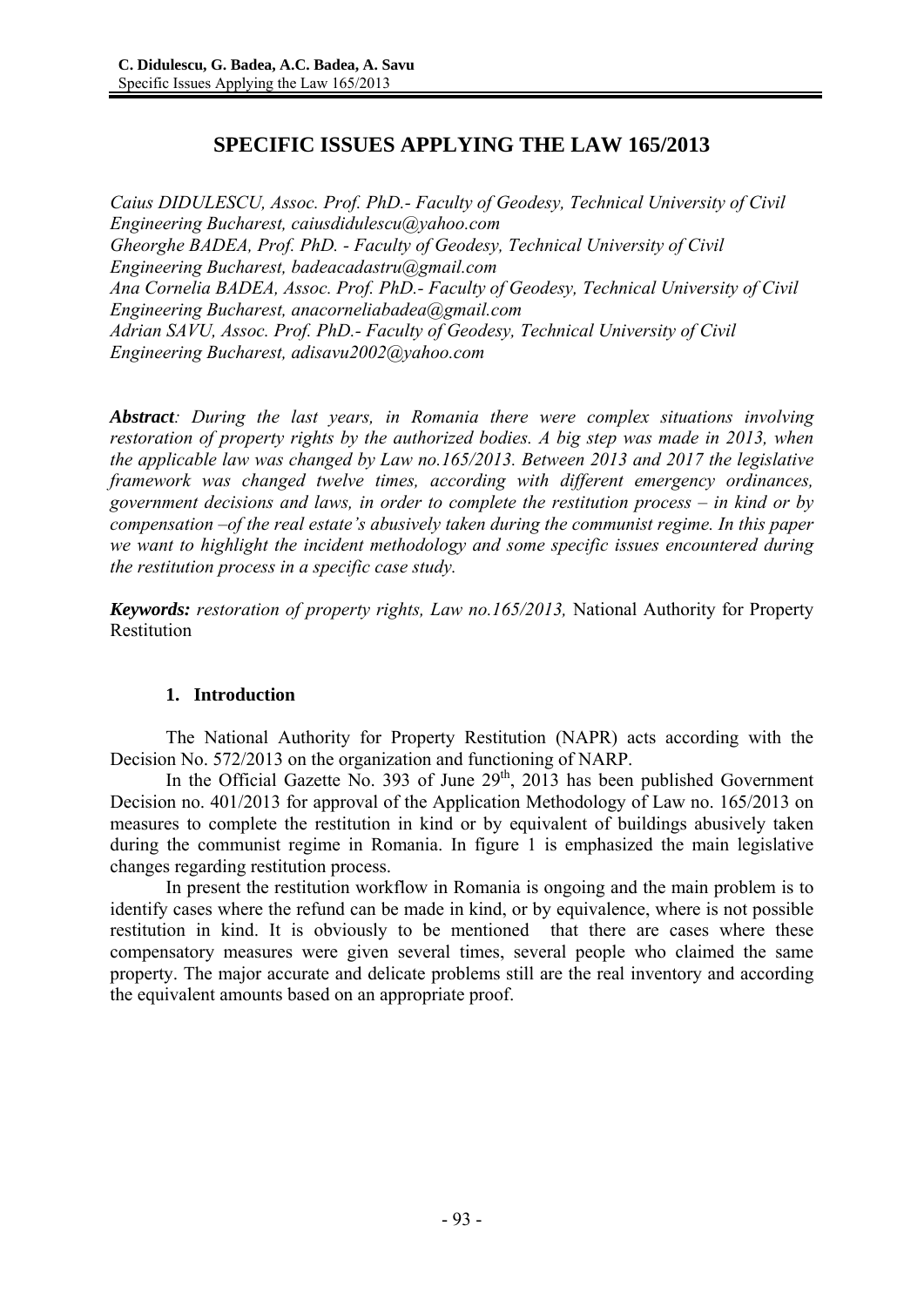

Figure 1 - The main legislative changes regarding restitution process

## **2. Workflow**

According to the Methodological Standards, the workflow for the Application of Law 165/2013 can be seen in figure 2.

It should be noted that the specific of the locality is established by those public authorities and institutions that are managing land owned by the state in public or private property. Those administrative-territorial units which - at the date of entry into force of the Law 165/2013 implementing rules – did not have hired a cadastral surveyor, agricultural engineer, agricultural referent or not carrying out a service contract with its object specific activities, can contract services with other professionals (authorized persons by the National Agency for Cadastre and Land Registration to perform and verify works in the field of cadastre, geodesy and cartography in Romania). [3]

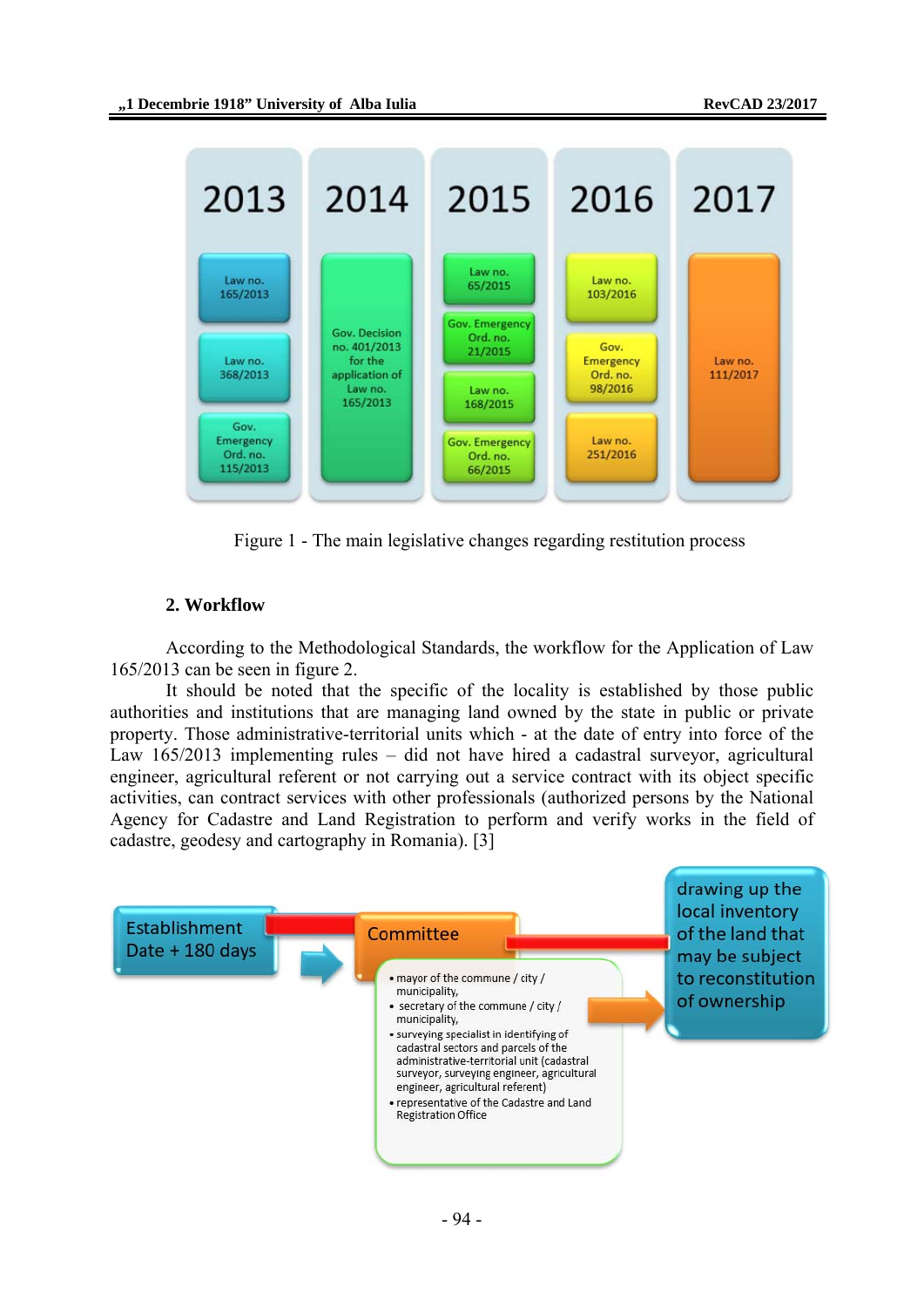## Figure 2 – Wokflow

The local Commission's role is to identify lands with local investments that can be subject of ownership reconstitution by determination on site. Findings for identifying the type of investment, its associated area, and the existence of the land administrator agreement on the investment will be recorded in a report signed by Committee of local inventory members and by the investment owner. Committee is requiring investors any documents showing the date of the investment, the investment amount, including its evaluation made by an authorized evaluator expert. [3]



Figure 3 – Completion of the Committee for local inventory

The situation of lands that may be the subject of ownership reconstitution can be provided by the State Domains Agency to land local Committees, at the request of Bucharest or county land commissions.

The main institutions that have to deliver the necessary data to complete the annexes are the following:

- public authorities and institutions
- research institutes and resorts which are managing the public or private land belonging to the state or the municipalities.

The necessary data to complete the annexes shall be submitted together with the ortho plot of land in the form of polygons in the national projection system, in .dxf format, with all the documents that are proving ownership/management right.

The National Agency for Cadastre and Land Registration (NACLR), through the Cadastre and Land Registration Office (CLRO) approves the cases that are subjects of reconstitution of ownership, established by the local committees for inventory, certifying the analytical calculation of returned areas, and placing them in an integrated database of cadastre and land registry.

# **3. The National Authority for Property Restitution and the Compensatory Amounts**

The compensatory amounts is granted when the local government unit, the neighboring village or - where appropriate - the county has no land available for reconstruction of ownership. In this situation, the local committee prepares the nominal table like in Annex no. 11 of the Law and forwards it along with all documentation, to the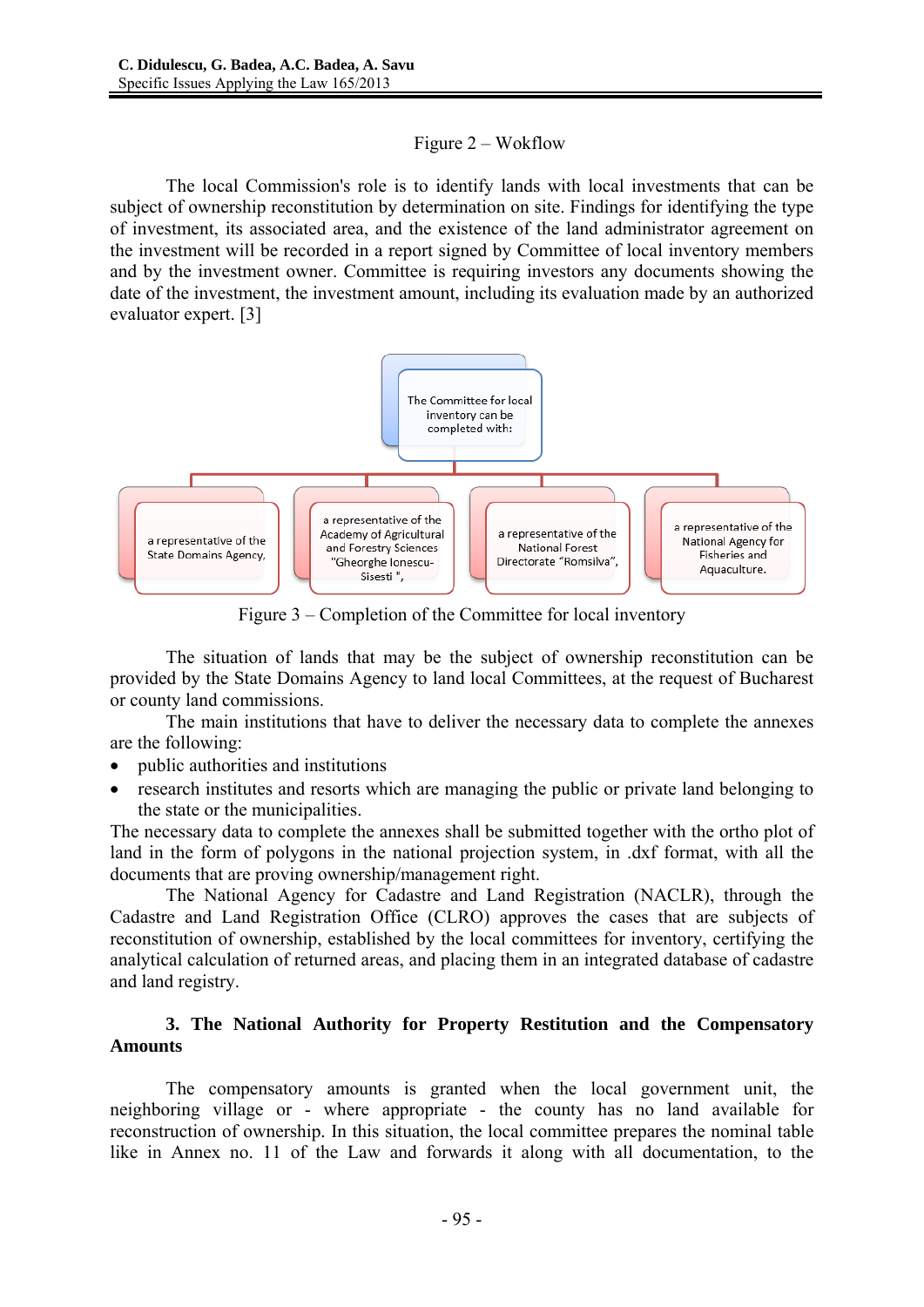Bucharest or County Land Commission, in order to be analyzed and submitted for the award of compensatory amounts, according to Law no. 165/2013.

The National Authority for Property Restitution issues certificates of owner points I cases when the rights arising from compensation decisions are transmitted, in whole or in part, or partially recovered in the national auction property or cash.

In October 2013, the National Authority for Property Restitution initiated the issuance of payment for approved cases before the Law No. 165/2013. Notification of payment and payment titles are sent from NAPR in the next period by mail. In order for these documents to arrive in possession of case holders, people who have moved in recent years are required to submit to the NAPR, by mail, copies of identity documents with the new address.

In case of transfer of rights recognized by decision clearing -to the points aguirer and in case of partially transmission for undelivered items - to the individual rights transmitter;

In case of partial recovery of the rights recognized by decision clearing/certificate of holder points - to the holder of compensation or to the holder of certificate for unused points in national property auctions or cash;

In the event of the death of the compensation decision/certificate holder points to the heirs in shares due to them.

Figure 4 – The circumstances for obtaining a certificate on an individual basis points

By amending Law No. 165/2013, files holders established under Law No. 10/2001 can choose to return the files registered with the Central Committee for Compensation Establishment to the entities invested with solving of the notification for refund or compensation in kind with other real estate. In the original form of the law, returning of files at local level was possible only in the case of requests made under the land laws. Another important change to the law is the provision that, if from the files documents cannot identify the old location or technical characteristics of the building, the calculation of compensation amount shall be made by applying the minimum value established by notaries grid for that locality. The request for recovery of points in cash amounts is submitted in person or by attorney using a proxy in original at the National Authority for Property Restitution, accompanied by the decision or certificate of holder compensation points in the original and the identity card of applicant.

The major problem identified was the need to understand the local and county commissioners that if the author or his legal heirs or testamentary alienated rights they are entitled, under Article 1 of the Law, the only remedy to be granted of the new customers (buyers, transferee, transferor , etc.) is compensation by dots. Restitution in kind is made only to the owners who have not divested their rights or to their heirs .

In order to implement the principle of prevalence of restitution in kind, the law requires suspension of activity or county committees, or, as appropriate, of Bucharest Committee, to draw up a summary statements on the situation of agricultural and forest land that can be restituted by the Committee for local land inventory .

Regarding to claims that were made according to Law No. 10/2001 for settlement urban land restitution, that were agricultural lands at date when were abusively taken, the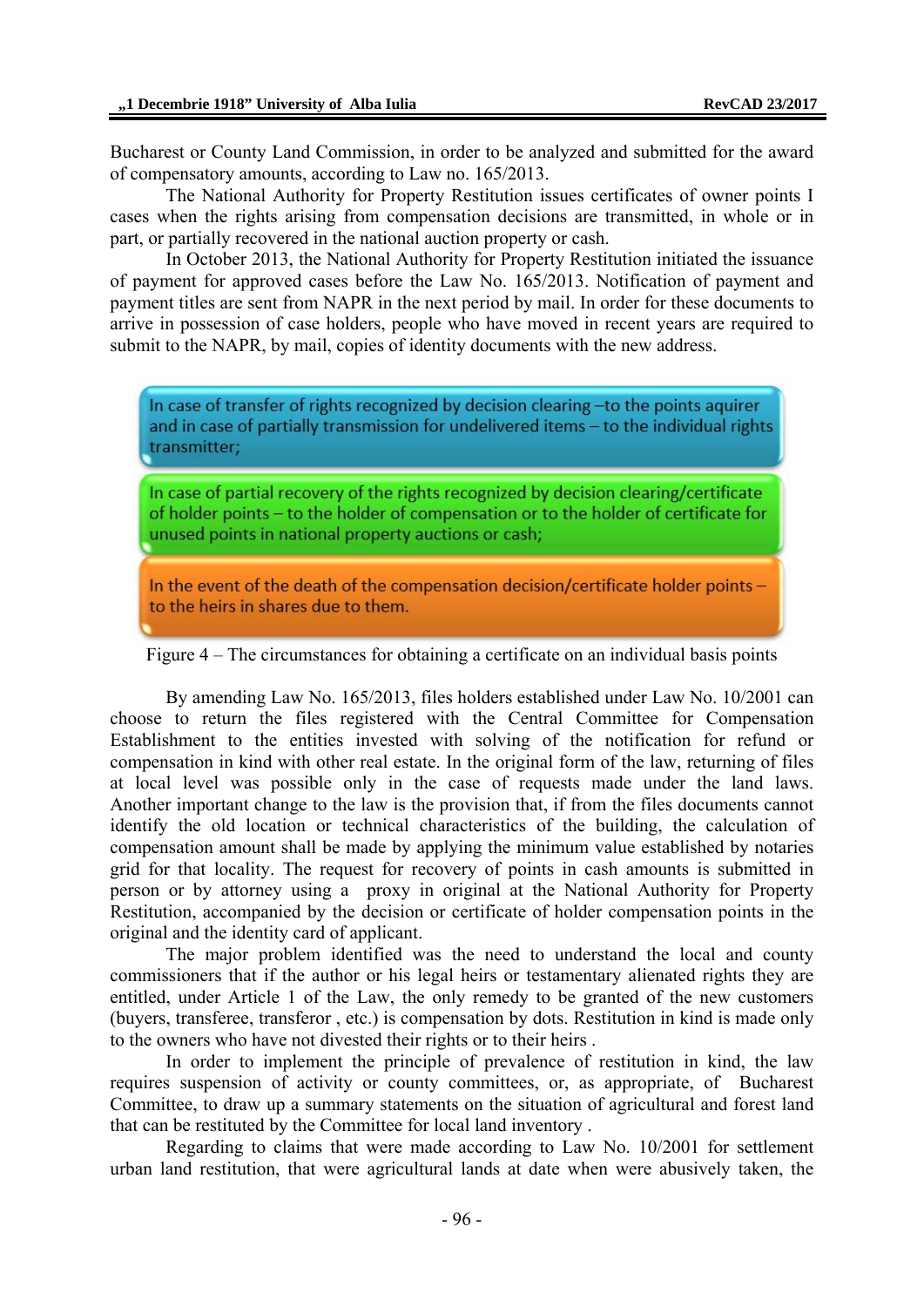Authority required to be respected the limit of 50 hectares for each dispossessed owner. In this respect, NAPR highlighted that these situations requires a careful check, which to remove the possibility of granting rights in case of the same area was restored by applying land laws.

#### **4. Case study**

The case study presents a situation of identifying a claimed property, with the determination of its surface, dimensions and neighborhoods. It also asks for the possibility of returning in kind and the degree of occupation with construction and urban networks.

According to the purchase-sale act, authenticated in 1925, H.F. and O.A. have acquired in an individual and equal shares an area of 25000 square meters, together with the existing buildings on it, related to the brick factory and sand and gravel quarries, located in Sos. Giuleşti, Cătun Crângaşi, Roşu commune, Ilfov County. Attachment to the 1925 contract there is a plot of land having as neighbors: to the east side, the CFR property is 139.50 m long, to the south side Tănase Bengel property, on a length of 236.40 m, to the west side Road to Roşu on a lenght of 149.00 m and to the north one side of 168.20 m, where it is mentioned that there is a street towards Şos Giulesti.

The heir of the aforementioned property claimed in court that the land be returned or compensated. To this end, he asked an expert to conduct an extrajudicial expertise and in order to strengthen the conclusion of the extrajudicial expert report, he asked the Patrimony Department of the Bucharest City Hall to find out the artery and postal number of the property that was located on the Rocilor Street no. 16. The Patrimony Department's response shows that the "Rocilor" Entrance was named "Factories" Entrance.

Indeed, extrajudicial expertise places the land just above the land surface of the Silvarom furniture factory.

The main elements taken into account in the reconstitution of the site in the extrajudicial expertise were:

- the shape, size and orientation of the initial land, which is within the configuration of the area;
- the fact that the two sides of the east and west are oblique to one another, fixed the position of the south side in a length of 236.40 m very precise, this position being unique;
- the west side is on the edge of the current street, called Murelor Street, or the initial Road to Roşu;
- the southern side was positioned on an old boundary, materialized by a concrete fence;
- the east side has been set on the property boundary between the property in question and CFR Giulesti land; this side has an unmistakable position that has been preserved over time, even to the present day;
- the north side is also defined by access to the Rocilor street, the former street to the Giulesti street in the act.

In conclusion, the extrajudicial expert report shows that the land belonging to the old property overlaps the S.C. Silvarom S.A. and cannot be recovered on the old site, but monetary damages can be granted, according to the law. Also, the proposed solution solves the problem, in the sense of restitution of the land claimed by the heirs of the former owners, under the concrete conditions existing on the spot, without disturbing the existing urban systematization or neighboring properties.

When performing the judicial expertise, the representative of the Silvarom plant showed that the oldest information related to the plant's establishment plans dates back to 1962. Following the requests made to the Bucharest Office of Cadastre and Land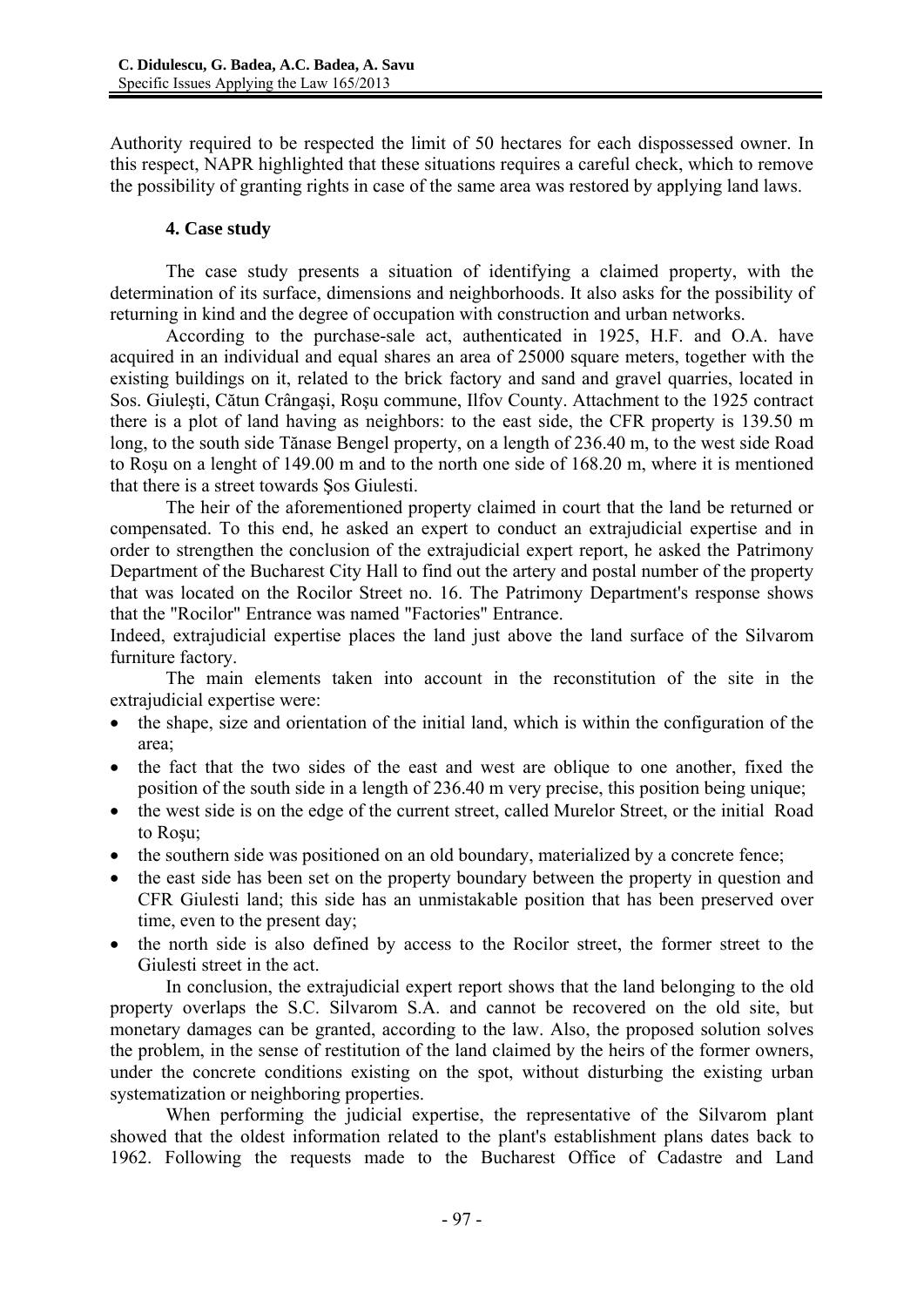Registration, it showed that it does not have the plan to fit in the area located on street Rocilor no. 12-16 from the period 1911-1940.

It was not possible to identify the real estate - 25,000 sqm land on Rocilor Street no. 16, district 6, Bucharest, since for the identification of the property on natural or conventional boundaries, according to the sale / purchase contract of 1925 no linear, planimetric and topology elements were found to allow identification of this land.

We have shown that the expert who drew the extrajudicial expertise reconstituted the land with great ease because:

- "shape, dimensions and orientation of the initial terrain, which fit into the configuration of the area". Any geometric form, including that of the sale-purchase property of 1925, can be rotated and aligned anywhere on a plan.
- "the fact that the two sides of the East and the West are oblique, one from the other, fixed the position of the South side, at a length of 236.40 m, very precisely, this position being unique" and "the South side has positioned itself on a boundary, materialized by a concrete fence. " On the cadastral plan it is noticed that the expert has aligned the Murelor Street with the proposed location and the rest of the sides pass over the halls and other constructions of the furniture factory. There is a factory fence in the south, but it is located 25 m south of the location proposed by the expert, and the age of the fence can be seriously questioned.
- "the East side was established on the property boundary between the property in question and the CFR Giulesti land". We can mention that this limit also crosses the furniture factory halls on the 1962 plan, after which the expert made the positioning.
- "the West side is on the edge of the Murelor Street, or the "initial Road to Roşu". This claim is untenable because there was no connection between the Road to Rosu Street and the Murelor Street. There was also no connection between the Rocilor street and the street to the Giulesti road from the land plan presented in the sale act of the Brick Factory, the sand and gravel quarries on Giulesti Road, Catunu Crângaşi, Rosu Commune. Also data about Tănase Benghel property does not exist.



*Figure 5 - Plan of land claimed by the extrajudicial expertise* 

Representative of the Silvarom mentioned during the expertise that it is the fourth claim on the Silvarom plant site, so identifying land on former state property is a practice for insuring monetary compensation, even if the site's location can not be identified by certain topographic elements. The Brick Factory, according to the local inhabitants, was on the edge of the Dâmboviţa River, which was plausible, because sand and gravel could be extracted. Dambovita River was transformed after systematization in 1960 in Lacul Morii.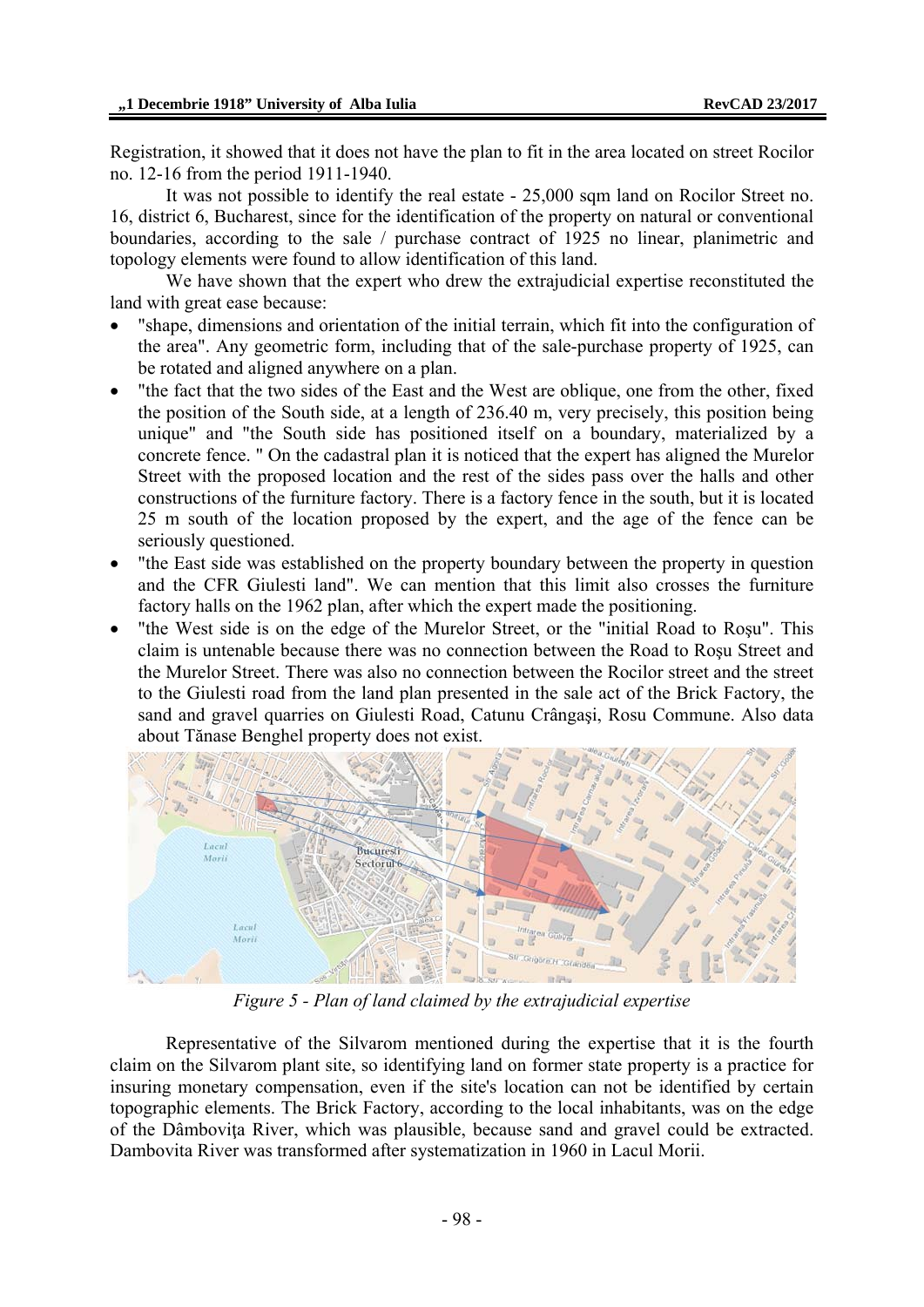



 *Figure 7 - Reconstitution of land as in the extrajudicial expertise* 

# **6. Conclusions**

In Romania there are many situations where the property hasn't a clear identification. There are many applications for restoration of ownership.

In the last years, the complaining party require positioning of these lands over areas of former state property belonging to:

- industrial areas,
- factories,
- schools, etc.

The lack of a clear graphics and textual databases with the lands for which restitution is required, may lead to the fact that for the same land should be different persons to claim it. There are many applications for restoration of ownership.